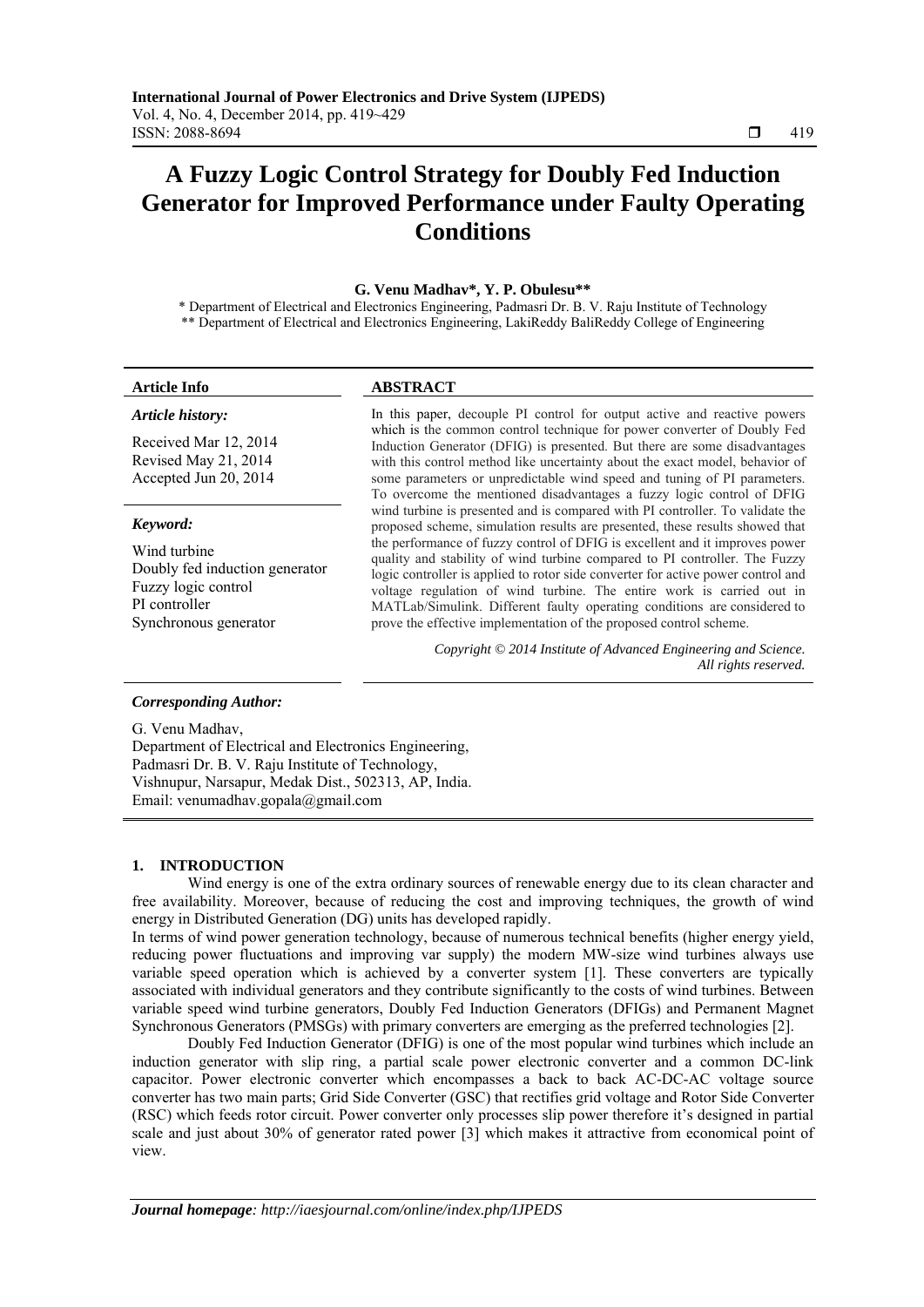Many different structure and control algorithm can be used for control of power converter. In this paper, decouple PI control of output active and reactive power to improve dynamic behavior of wind turbine which is one of the most common control techniques is presented. But due to uncertainty about the exact model and behavior of some parameters such as wind, wind turbine, etc and also parameters values differences during operation because of temperature, events or unpredictable wind speed, tuning of PI parameters is one of the main problems in this control method. Based on the analysis, fuzzy logic controller has been designed to improve the dynamic performance of DFIG.

In fuzzy logic control there is no need of a detailed mathematical model of the system and just using the knowledge of the total operation and behavior of system is enough in designing the controller. The performance of PI control is compared with that of fuzzy logic controller and it is investigated that the dynamic performance of fuzzy logic controller is quite good in comparison with PI controller.

In this paper, the dynamic performance of DFIG under different fault conditions is investigated.

## **2. THE SAMPLE TEST SYSTEM**

Sample test system is shown in Figure 1. It consists of three main feeders, two DG units and five local loads. The two DG units are a DFIG and a synchronous generator. In the proposed system, different cases of abnormal conditions are considered, when there is a single phase line to ground fault near DFIG, a single phase line to ground fault on the grid and three phase line to ground fault near DFIG etc. The configurations and parameters of the DFIG and synchronous generator system are extracted from [4]. Main grid is represented by a three phase 69 kV voltage source with 1000MVA short circuit capacity and X/R ratio of 22.2.

Connection point of main and micro-grid systems is called Point of Common Coupling (PCC). 2MVA DFIG wind turbine consists of power electronic converter control unit which feeds generator's rotor and grid. Power electronic converter unit is to control active and reactive power of generator separately and to improve power quality and stability of the network. The parameters of 5MVA synchronous generator are given in Table 1.



Figure 1. Sample test system

# **3. MODELING OF BASIC COMPONENTS**

#### **3.1. Wind and Wind Turbine**

Wind effect plays a fundamental rule in wind turbine modeling especially for interaction analysis between wind turbines and the power system to which they are connected. Wind model describes wind fluctuation in wind speed which causes power fluctuation in generator. For wind model four components can be considered, as describe in (1) [5]:

$$
V_{wind} = V_{bw} + V_{gw} + V_{rw} + V_{nw}
$$
\n
$$
\tag{1}
$$

Where,  $V_{bw}$  = Base wind component  $(m/s)$ ;  $V_{gw}$  = Gust wind component  $(m/s)$ ;  $V_{rw}$  = Ramp wind component  $(m/s)$ ; V<sub>nw</sub> = Noise wind component  $(m/s)$ .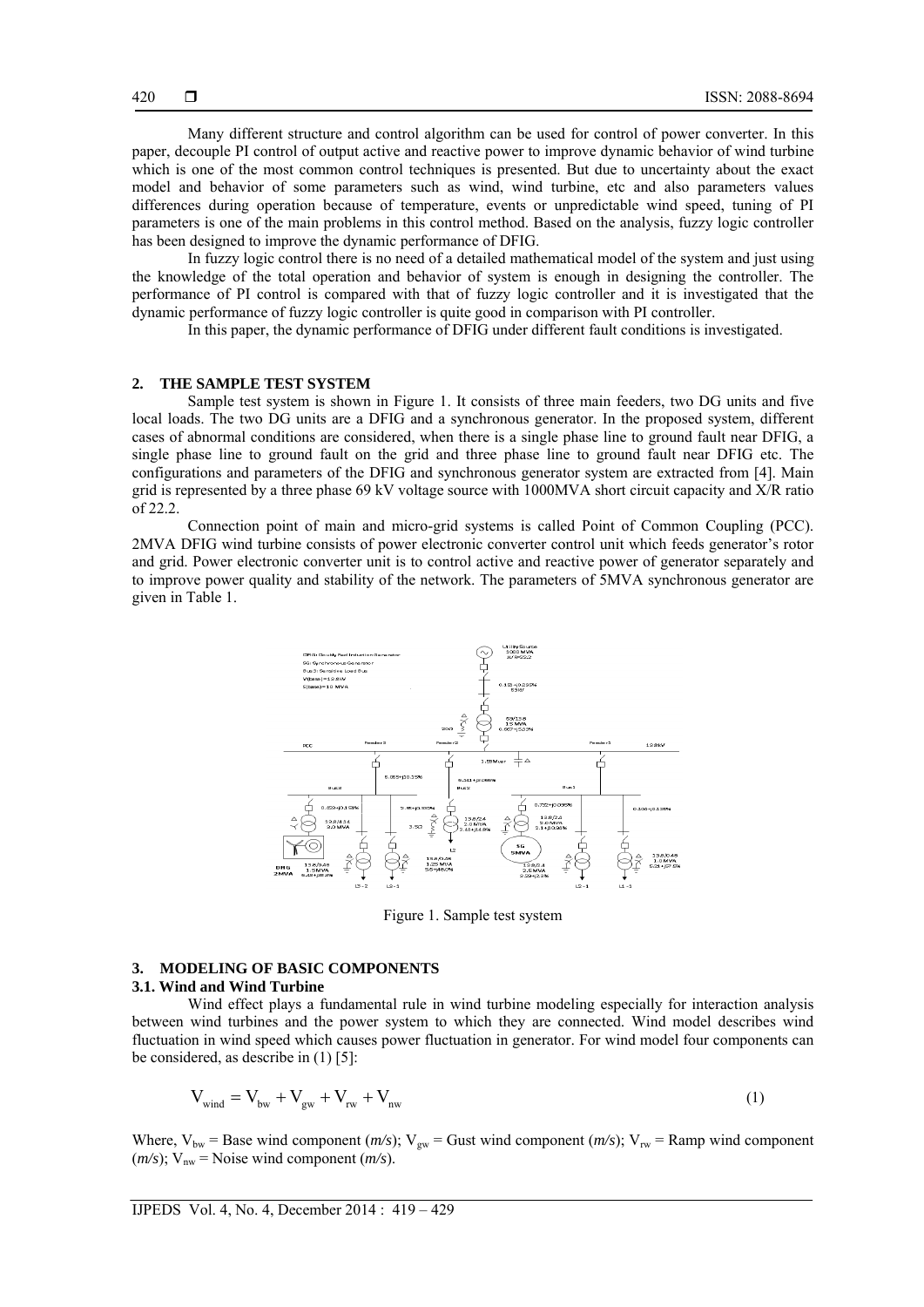The base component is a constant speed; wind gust component may be expressed as a sine or cosine wave function or their combination [6]; a simple ramp function will be used for ramp component and a triangle wave for noise function which it's frequency and amplitude will be accordingly adjusted. The simple block diagram for generation of wind speed is illustrated in Figure 2 and which includes all of four components mentioned above.

For electrical analysis, a simplified aerodynamic model of wind turbine is normally used. Accordingly wind blade torque from wind speed will be produced which is as follows:

$$
\lambda = \frac{\text{R}\omega_{\text{rot}}}{V_{\text{wind}}}
$$
 (2)

$$
P_{w} = \frac{1}{2} \rho \pi R^{2} C_{p} (\lambda, \theta) V_{wind}^{3}
$$
 (3)

$$
T_{w} = \frac{P_{w}}{\omega_{\text{rot}}} = \frac{\rho \pi R^{2} C_{p} (\lambda, \theta) V_{wind}^{3}}{2\lambda}
$$
 (4)

Where T<sub>w</sub> is an aerodynamic torque extracted from the wind  $(Nm)$ ,  $\rho$  is the air density ( $kg/m<sup>3</sup>$ ), R is the wind turbine rotor radius  $(m)$ , Vwind is the equivalent wind speed  $(m/s)$ ,  $\theta$  is the pitch angle of the rotor (*deg*),  $\lambda$  is the tip speed ratio,  $\omega_{\text{rot}}$  is the mechanical speed of the generator (*rad/s*) and C<sub>p</sub> is the power coefficient.

 $C_p$  can be expressed as a function of the Tip Speed Ratio (TSR) and pitch angle which is given by (5) [7], [8]:

$$
C_p(\lambda, \theta) = 0.22 \left( \frac{116}{\lambda_i} - 0.4\theta - 5 \right) e^{-\frac{12.5}{\lambda_i}}
$$
  

$$
\lambda_i = \frac{1}{\left( \frac{1}{\lambda + 0.08\theta} - \frac{0.035}{\theta^3 + 1} \right)}
$$
 (5)

By increasing pitch angle, power coefficient and therefore torque decreases moreover  $C_p$  growth rate changes in different speed by  $\lambda$ .

#### **3.2. DFIG Model**

As illustrated in Figure 3, DFIG system is a wound rotor induction generator with slip ring, with stator directly connected to the grid and with rotor interfaced through a back to back partial scale power converter. The converter consists of two conventional voltage source converters that are called Rotor Side Converter (RSC) and Grid Side Converter (GSC) and a common DC-link [3]. Consequently the DFIG can be regarded as a traditional induction machine with a nonzero rotor voltage.

Using the Concordia and Park transformation allows to write a dynamic model in a d-q reference frame from the traditional a-b-c frame as follows [9]:

Electromagnetic torque:

$$
T_{em} = \frac{3}{2} \left( \psi_{ds} i_{qs} - \psi_{qs} i_{ds} \right)
$$
 (6)

Active and reactive power of stator:

$$
P_s = \frac{3}{2} \left( V_{ds} i_{ds} + V_{qs} i_{qs} \right) \tag{7}
$$

$$
Q_s = \frac{3}{2} \left( V_{ds} i_{ds} - V_{qs} i_{qs} \right)
$$
 (8)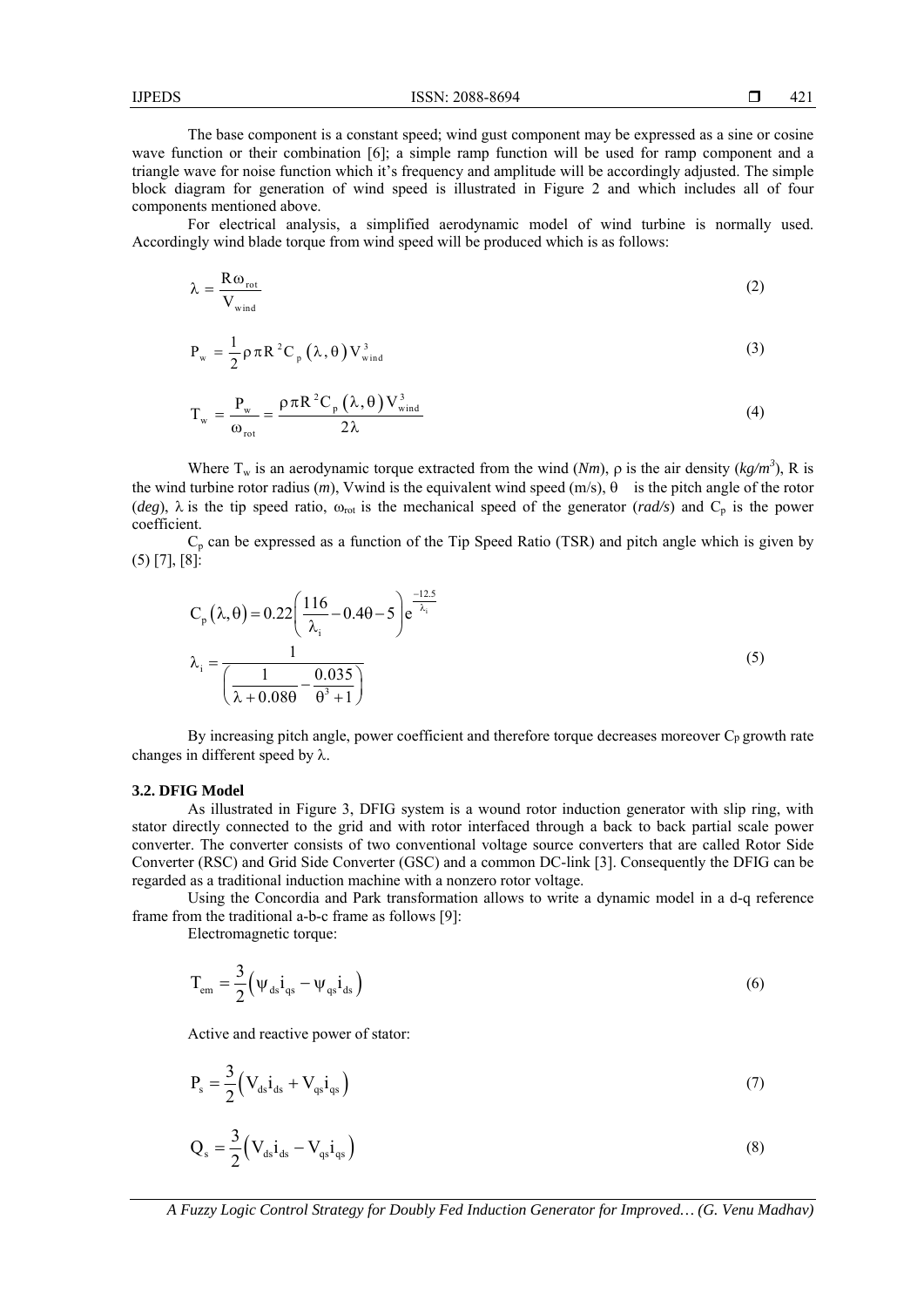| Table 1. Synchronous generator parameters |              |               |            |  |  |
|-------------------------------------------|--------------|---------------|------------|--|--|
| Rated Power                               | 5 MVA        | Rated Voltage | 13.8 kV    |  |  |
| R,                                        | $0.0052$ p.u | $X_{ls}$      | 0.2 p.u    |  |  |
| $\rm X_d$                                 | $2.86$ p.u   |               | 2.0 p.u    |  |  |
| $\overline{X_d}$                          | 0.7 p.u      |               | $0.85$ p.u |  |  |
| $X_d$                                     | $0.22$ p.u   |               | 0.2 p.u    |  |  |
| $T_{do}$                                  | 3.4 s        | $T_{q0}$      | $0.05$ s   |  |  |
| $T_{do}$                                  | $0.01$ s     | H             | 2.9s       |  |  |

Table 2. Induction generator parameters of wind turbine (DFIG)

| <b>Rated Power</b>               | 2 MVA        |
|----------------------------------|--------------|
| Rated Voltage                    | $0.69$ kV    |
| Stator/rotor ratio               | 0.4333       |
| Angular moment of inertia (J=2H) | 1.8293 p.u   |
| Mechanical damping               | $0.02$ p.u   |
| Stator resistance                | $0.0183$ p.u |
| Rotor resistance                 | $0.0205$ p.u |
| Stator leakage inductance        | $0.2621$ p.u |
| Rotor leakage inductance         | $0.3152$ p.u |
| Mutual inductance                | 5.572 p.u    |



Figure 2. Model of wind speed Figure 3. Schematic representation of a DFIG wind turbine

Table 2 shows the parameters of the DFIG which is used in this proposed system. The rotor side converter operates at the slip frequency. The power converter processes only the slip power, thus if the DFIG to be varied within about  $\pm 30\%$  slip, the rating of power converter is only about 30% of rated power of the wind turbine [10].

Setting the stator flux vector to align with *d*-axis and assuming the per phase stator resistance negligible, we have:

$$
\Psi_s = \Psi_{ds}, V_s = V_{qs}
$$
\n(9)

$$
\left|\psi_{s}\right| \angle \theta_{s} = \int \left(V_{s} - r_{s} i_{s}\right) dt
$$
\n(10)

Substitution (9) in (7) and (8), the active and reactive power of stator flow into the grid can be expressed as:

$$
P_s = -\frac{3}{2} \frac{L_m}{L_m + L_s} V_s i_{qr}
$$
 (11)

$$
Q_s = \frac{3}{2} \frac{V_s}{L_m + L_s} \left( L_m i_{dr} - \frac{V_s}{\omega_s} \right)
$$
 (12)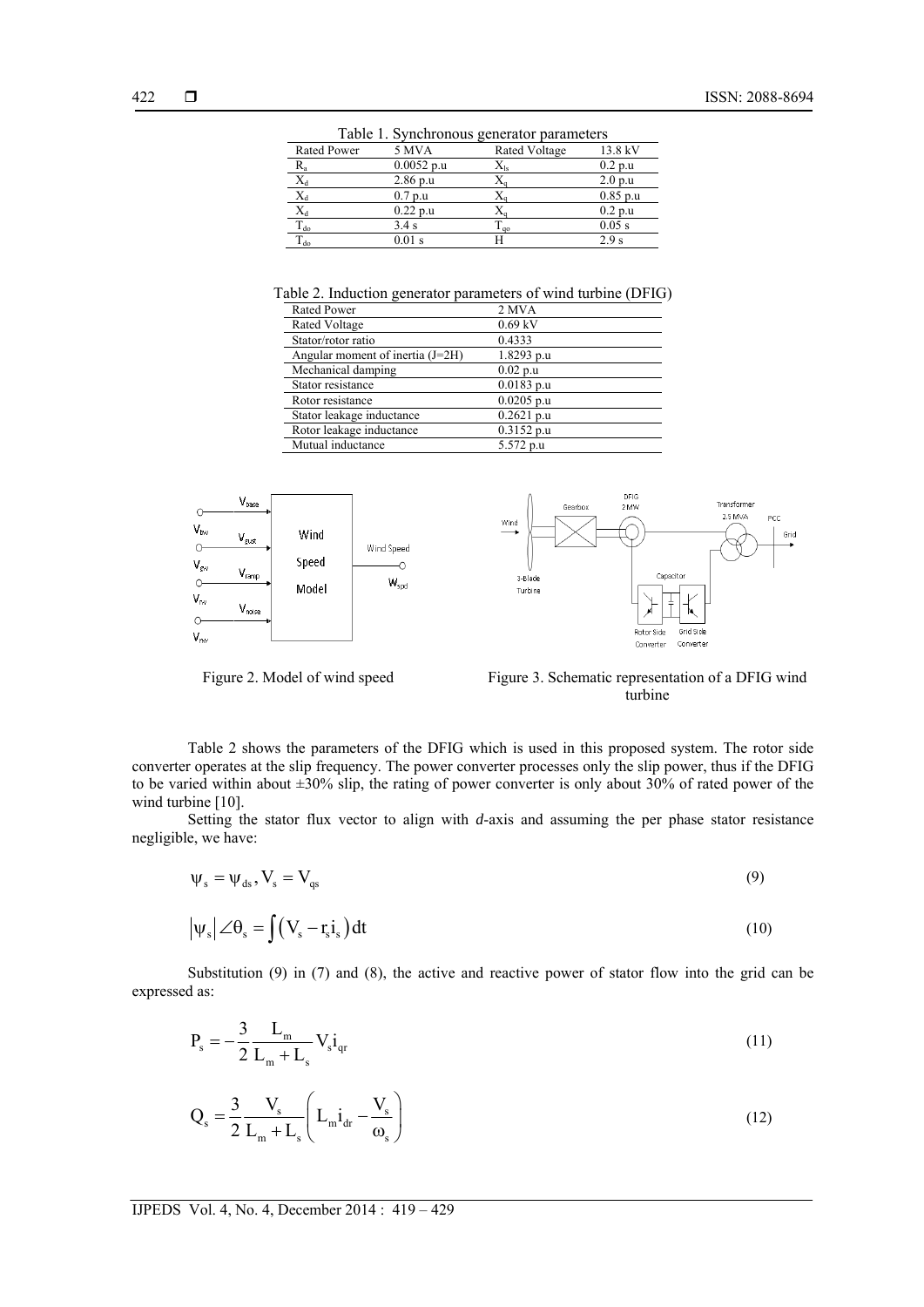Where,  $i_{qr}$  and  $i_{dr}$  are rotor current (A) in d- and q-axis respectively,  $L_{ls}$  and  $L_m$  are stator leakage and mutual inductance (H),  $\omega_s$  is the electrical angular velocity (rad/s) and  $V_s$  is the magnitude of the stator phase voltage (V). This means that using vector control with d-axis oriented stator flux vector in rotor side converter, active and reactive power can be controlled separately. This will be achieved by regulating  $i_{\alpha r}$  and  $i_{dr}$  respectively.

Grid side converter is presented for keeping DC link voltage of capacitor constant regardless to the magnitude and direction of rotor power. Neglecting power losses in the converter, capacitor current can be described as follow:

$$
i_{\text{dc}} = C \frac{dV_{\text{dc}}}{dt} = \frac{3}{4} m i_{\text{gcd}} - i_{\text{der}}
$$
 (13)

Where  $i_{\text{gcd}}$  stands for the *d*-axis current flowing between grid and grid side converter (*A*),  $i_{\text{der}}$  is the rotor side DC current (*A*), C is the DC-link capacitance (*F*) and m is the PWM modulation index of the grid side converter.

The reactive power flow into the grid from GSC can be expressed as:

$$
Q_g = \frac{3}{2} V_g i_{geq}
$$
 (14)

Where  $V_g$  is the magnitude of grid phase voltage (*V*) and  $i_{\text{geq}}$  is *q*-axis current of grid side converter (A). Therefore it is seen from (13) and (14), by adjusting  $i_{gcd}$  and  $i_{gcd}$ , DC-link voltage and  $Q<sub>g</sub>$  can be controlled respectively.

#### **3.3. Pitch Control**

To produce a maximum energy, the blade angle must be tuned with wind straightforward using pitch angle control of wind turbine blades. It is worth noticing that we can use this characteristic in abnormal conditions such as grid faults to protect generator from over speeding. In two different cases, an increasing rotor speed may be occurred; a wind speed as input power and an abnormal case due to a fault existence.

These must be distinguished first, before a control takes place. When the output terminal voltage falls under 0.9 p.u and the rotor speed is increased, it means a fault is happened.

To actuate the event and to decrease the rotor speed, the pitch angle must be manipulated. An emergency pitch angle should be added with rate of +10(*deg/s/1000rpm*) for over speed protection.

#### **4. A FUZZY LOGIC AND PI CONTROL STRATEGY**

The four main components of fuzzy logic controller are fuzzification, fuzzy inference engine, rule base and defuzzification. Inputs are fuzzified, then based on rule base and inference system, outputs are produced and finally the fuzzy outputs are defuzzified and applied to the main control system. Error of inputs from their references and error deviations in any time interval are chosen as inputs. Mamdani type fuzzy logic control is considered here.



Figure 4. Rotor side converter fuzzy controller unit structure

Figure 4 shows the block diagram of rotor side converter with fuzzy controllers. Similarly, PI controllers are used in place of fuzzy controllers. The main objectives of this part are active power control and voltage regulation of DFIG wind turbine using output reactive power control. As illustrated in Figure 6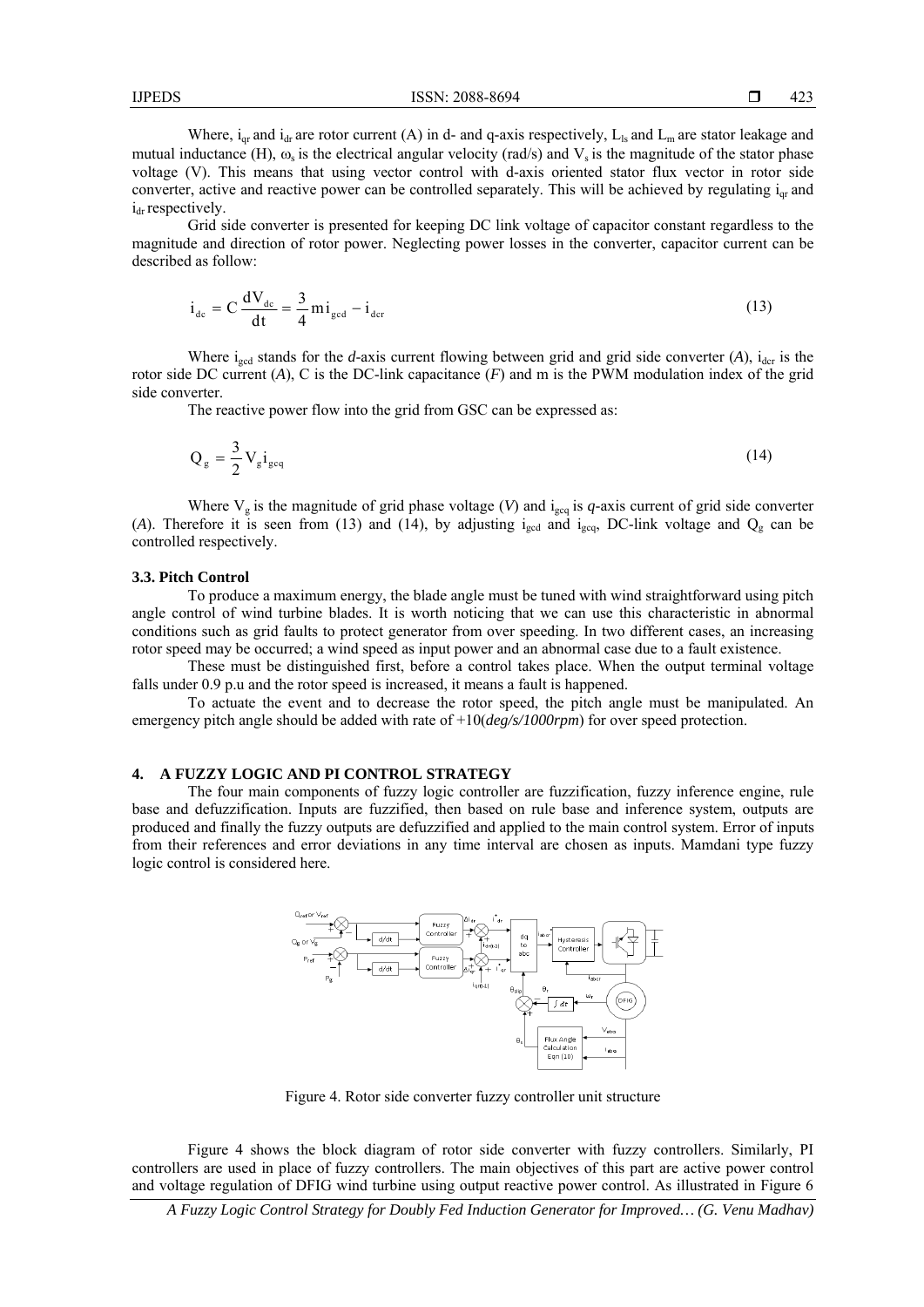rotor side converter manages to follow reference active  $(P_{ref})$  power and voltage ( $V_{ref}$ ) separately using fuzzy controllers, hysteresis current controller converter and vector control algorithm. Based on (11), (12) and Figure 6, inputs of fuzzy controller are error in active and reactive power or voltage and the rate of changes in errors in any time interval. After the production of reference d- and q-axis rotor currents, they converted to a-b-c reference frame using flux angle, rotor angle and finally slip angle calculation and Concordia and Park transformation matrix. Then they applied to a hysteresis current controller to be compared with actual currents and produce switching time intervals of converter.



Figure 5. Input and output membership functions of voltage controller



Figure 6. Input and output membership functions of active power controller

| Table 3. Rule bases of voltage fuzzy controller |     |     |     |     |     |    |
|-------------------------------------------------|-----|-----|-----|-----|-----|----|
|                                                 |     | ΔE  |     |     |     |    |
| $\Delta I_{\text{dr}}$                          |     | NΒ  |     | ZF. |     | РB |
| E (V                                            | NΒ  | NB. | NΒ  |     |     | ZE |
|                                                 |     | NB  |     |     | ZE. |    |
|                                                 | ZE. |     |     | ZE. |     |    |
|                                                 |     |     | ZF. |     |     | PB |
|                                                 | РB  | 7F. |     |     | PB  | PR |

|                        |    | ΔE (P |    |    |    |    |
|------------------------|----|-------|----|----|----|----|
| $\Delta I_{\text{qr}}$ |    | NΒ    |    | ΖE |    | PВ |
| E(P)                   | NB | NB    | NB |    |    | ZE |
|                        | N  | NB    | N  |    | ZE | D  |
|                        | ZE |       | N  | ZE | Þ  | Þ  |
|                        | D  | N     | ZE | Þ  | p  | PB |
|                        | PB | ZF.   | D  |    | PB | PB |
|                        |    |       |    |    |    |    |

Figure 5 and 6 shows inputs and output membership functions. To avoid miscalculations due to fluctuations in wind speed and the effects of noise on data, trapezoidal membership functions are chosen to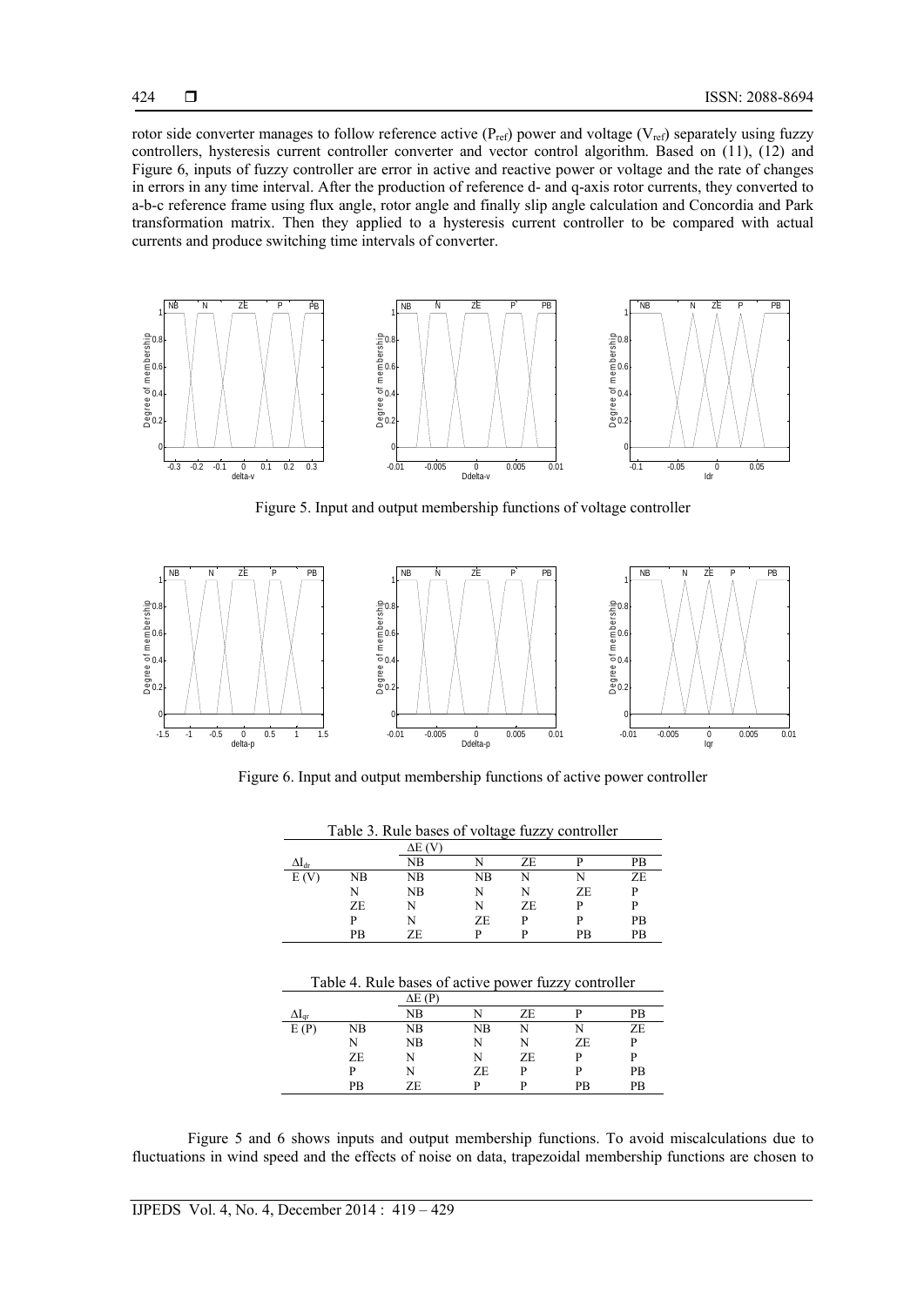have smooth and constant region in the main points. Rule bases are shown in Table 3 and 4. NB, N, ZE, P and PB represents negative big, negative, zero, positive and positive big respectively. For instance when E (P), the error of active power and  $\Delta E$  (P), the rate of change of active power error in a time interval, are NB mean the output voltage is more than reference and is increasing dramatically therefore reference q-axis rotor current which controls active power should decrease rapidly that represents NB.

In this paper, Proportional and Integral (PI) controllers are used in place of fuzzy controllers as shown in Figure 4 and the results of both the controllers are compared. PI controller blocks operate in the feed forward path of both active power (P) and reactive power (Q) feedback loops. PI controller gains are tuned by using the Simulink Control Design software which makes the control systems design and analyze in Simulink environment.

# **5. RESULTS AND DISCUSSION**

For investigation of dynamic behavior of proposed system with fuzzy logic and PI controller, different situations and events are considered. Based on different fault locations and severity, the system has different responses. In each condition, different parameters such as voltage, active and reactive power, rotor currents and dc link voltage are taken to prove the capability of the proposed controller.

**(a) Single line to ground fault near synchronous generator:** 

A single line to ground short circuit fault with duration of 0.1s is occurred near the synchronous generator. The fault duration is from 5s to 5.1s. Figure 7 shows different responses of the synchronous generator and DFIG in test systems. During the fault, there is little variation in active and reactive power of wind turbine and in AC and DC-link voltages because the fault is far from the wind turbine and near the synchronous generator, so, variation in active and reactive power of synchronous generator is high.



Figure 7. Single line to ground fault near synchronous generator at 5s with duration of 0.1s (a) output voltage (b) active power of synchronous generator (c) reactive power of synchronous generator (d) active power of DFIG (e) reactive power of DFIG (f) dc-link voltage

*A Fuzzy Logic Control Strategy for Doubly Fed Induction Generator for Improved… (G. Venu Madhav)*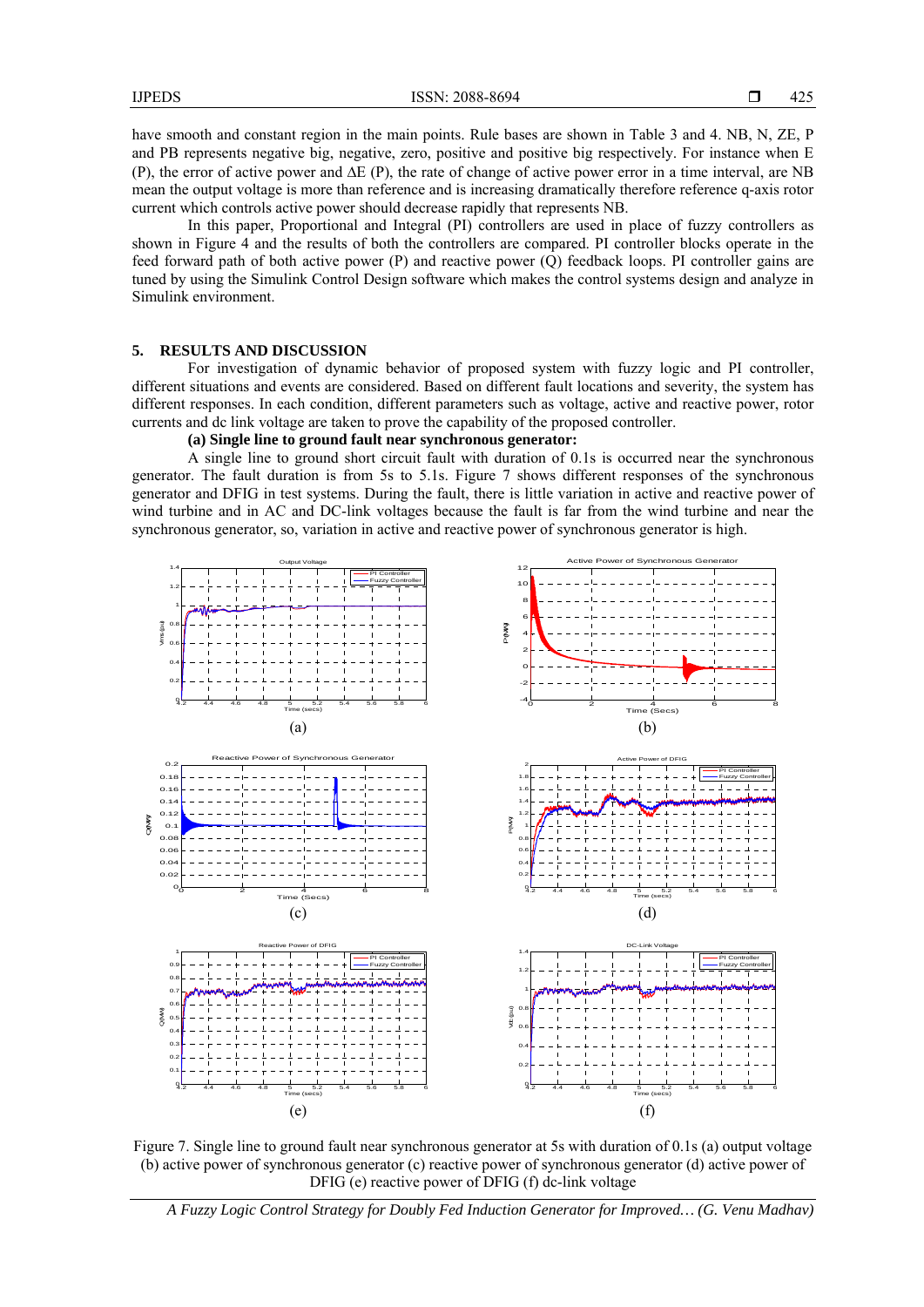426

GSC generally controls the dc bus voltage of the back-to-back converter and the exchange of reactive power to the grid. The proposed controllers produce the necessary values of direct and quadrature axis rotor currents which are converted into three phase currents to maintain control on the machine stability. The power delivered from RSC will be increased due to increase of rotor currents and voltages which in turn increase the dc bus voltage.



Figure 8. Single line to ground fault near DFIG wind Turbine (a) output voltage (b) active power of DFIG (c) reactive power of DFIG (d) active power of synchronous generator (e) reactive power of synchronous generator (f) dc-link voltage (g) d-axis rotor current (h) q-axis rotor current

## **(b) Three line to ground fault near DFIG:**

To prove performance of fuzzy logic controller in comparison with decouple PI control and to investigate dynamic behavior of doubly fed induction generator in one of the worst case situations, a severe three line to ground short circuit fault is considered near the wind turbine. Figure 9 shows the waveforms, there is reduction in voltage and it reduces to near zero. In addition, active and reactive deviations in DFIG are the most severe. Rotor current reaches to its limit and crowbar protection unit short circuits the rotor and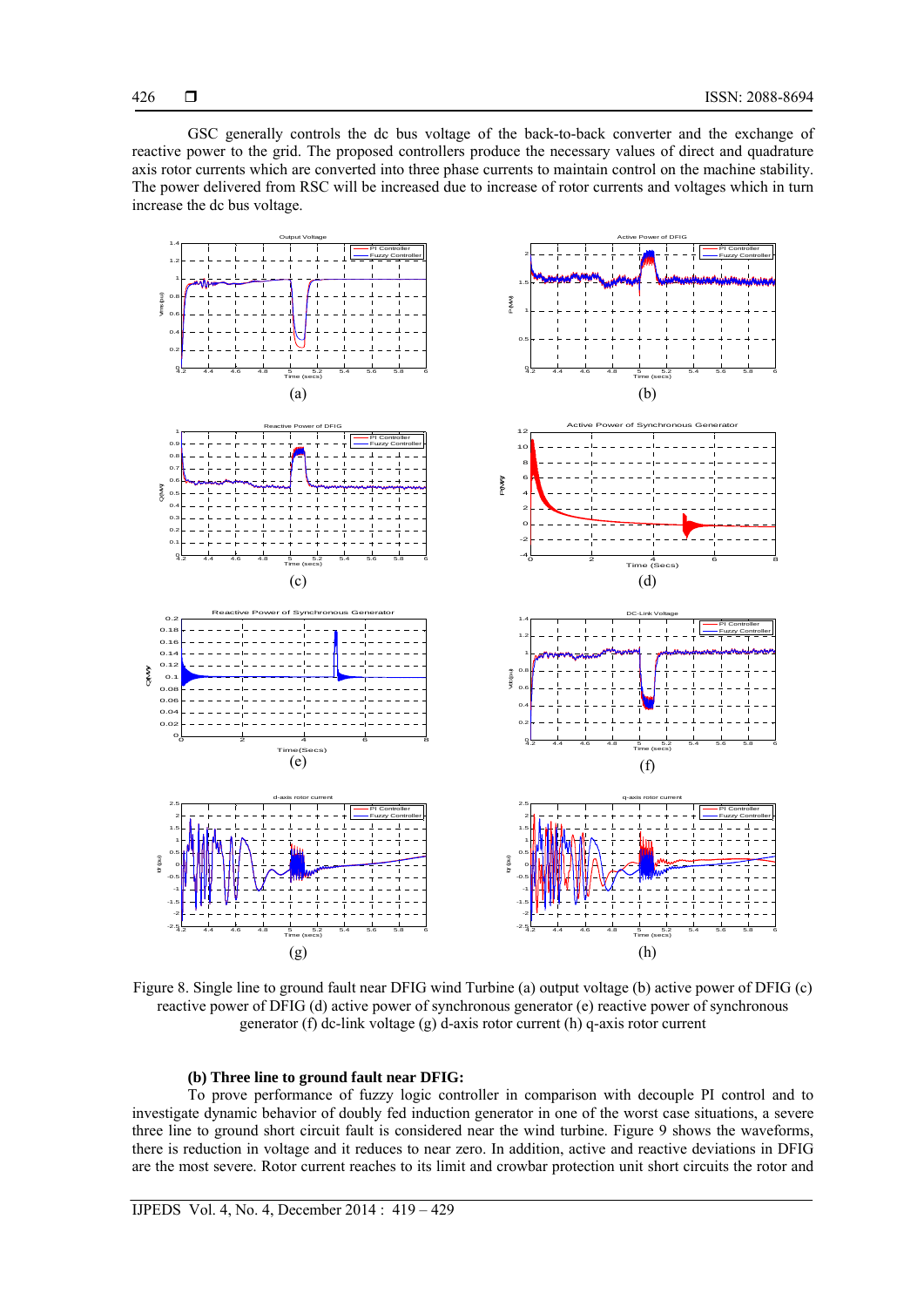rotor side converter but still stator is connected to the network and due to super synchronous operation of wind turbine it can produce active power. The proposed controller maintains the rotor currents under their safety limits without high over currents. Due to mitigation of the over currents of the rotor the back-to-back converter is less affected by this perturbation which produces short dc bus voltage oscillations.



Figure 9. Three line to ground short circuit fault near DFIG wind turbine (a) output voltage (b) active power of DFIG (c) reactive power of DFIG (d) active power of synchronous generator (e) reactive power of synchronous generator (f) dc-link voltage (g) d-axis rotor current (h) q-axis rotor current (i) voltage across the crowbar resistance (j) pitch angle

*A Fuzzy Logic Control Strategy for Doubly Fed Induction Generator for Improved… (G. Venu Madhav)*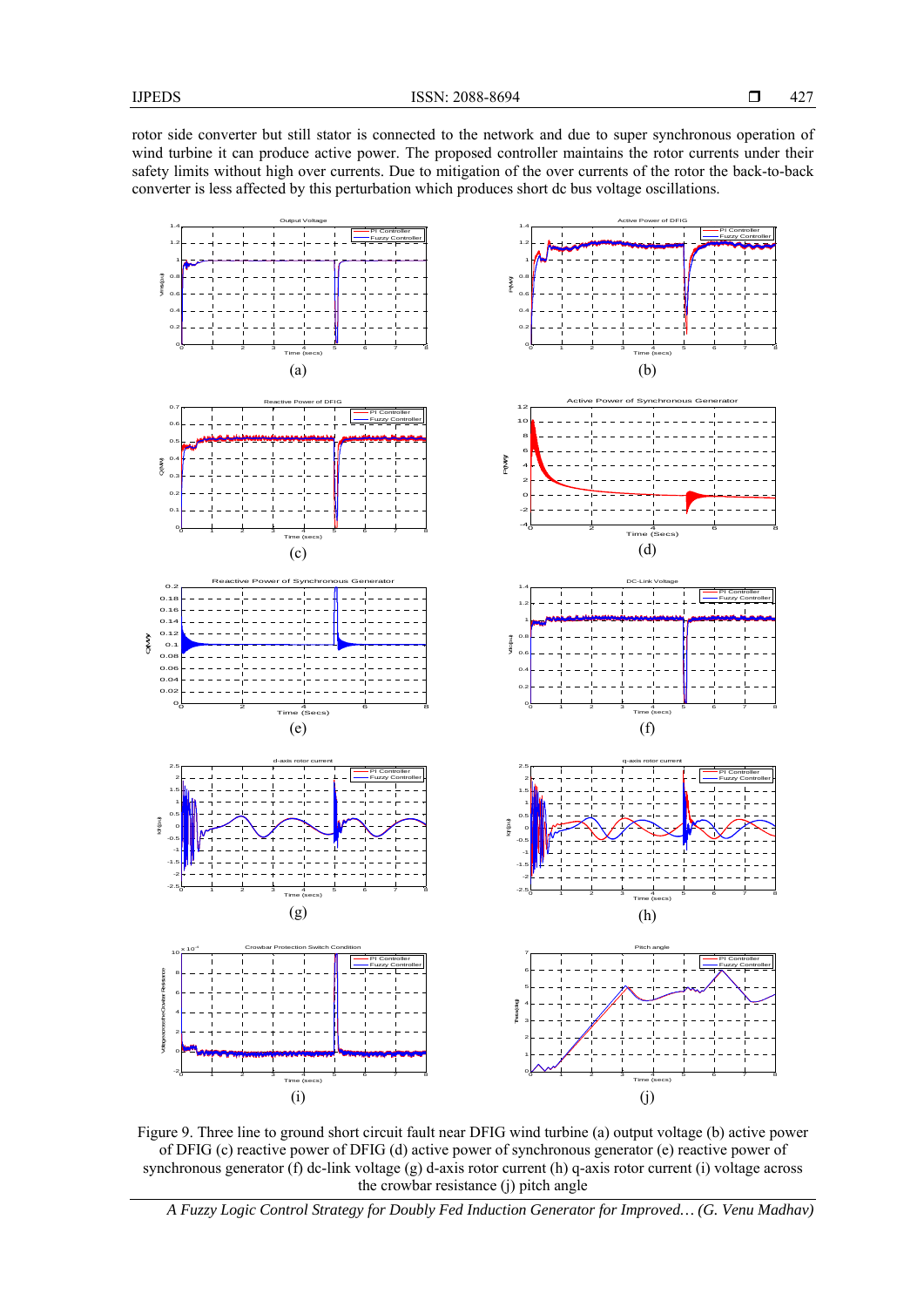Furthermore, beside electrical protection, an emergency pitch angle is introduced with slope of  $\pm 10$ (deg/s). When voltage drops under 0.8 p.u and wind speed is constant, emergency pitch angle due to external fault activates to protect DFIG from over speeding and keep output power below rated value. As soon as voltage and speed come back to normal situation it starts to decrease and returns to normal situation. Grid side converter acts as STATCOM and tries to restore voltage. After rotor current returns under the limit and a constant time delay, crowbar switch opens and rotor side converter continues to operate. As illustrated in Figure 9, fuzzy control unit of wind turbine maintains good stability and restores parameters to their predefined values as well in comparison with PI controller.

## **6. CONCLUSION**

In this paper, dynamic performance of DFIG under different fault conditions with PI controller and fuzzy logic control has been investigated. The PI controller and fuzzy logic controller has been designed and implemented in MATLab/Simulink. To prove the performance of controller unit, the abnormal situations of single line to ground fault near and away from DFIG and three phase line to ground fault near DFIG are exerted on proposed system. The output voltage, active and reactive powers, dc-link voltage, direct and quadrature axis totor currents are improved for fuzzy logic controller compared to PI controller for different cases of fault near and away from DFIG. The performance of fuzzy logic controller is found quite satisfactory in improving stability and power quality of wind turbine compared to PI controller. Closer fault location to the wind turbine causes more severe effect and a three line to ground short circuit fault near the wind turbine as the worst case in which voltage decreases until zero and rotor current exceeds its limit.

#### **REFERENCES**

- [1] Datta R, Ranganathan VT. Variable-Speed Wind Power Generation Using Doubly Fed Wound Rotor Induction Machine - A comparison With Alternative Schemes. *IEEE Transactions on Energy Conversion*. 2002; 17(3): 414– 421.
- [2] Li G, M Yin, M Zhou, C Zhao. Decoupling control for multi terminal VSCHVDC based wind farm interconnection*. IEEE. Power Engineering Society General Meeting*. 2007: 1-6.
- [3] Holdsworth L, XG Wu, JB Ekanayake and N Jenkins. Comparison of fixed speed and doubly-fed induction wind turbines during power system disturbances. *IEE Proc. Gener. Transm. Distrib.,* 2003; 150 (3): 343-352.
- [4] Katiraei F, MR Iravani and PW Lehn. Micro-Grid Autonomous Operation During and Subsequent to Islanding Process. *IEEE Trans. Power Delivery.* 2005: 20(1).
- [5] Youjie Ma, Haishan Yang, Xuesong Zhou, Li Ji , *2009. The dynamic modeling of wind farms considering wake effects and its optimal distribution.* World Non-Grid-Connected Wind Power and Energy Conference, 2009. WNWEC 2009; 22 (2): 1 - 4.
- [6] Reynolds MG. Stability of wind turbine generators to wind gusts. Purdue University Report TR-EE 79-20.
- [7] Heier S. Grid integration of wind energy Conversion systems. Chichester: John Wiley and Sans Ltd. 1998; 35-302.
- [8] Slaotweg G, H Polindcr, WL Kling. *Dynamic modeling of a wind turbine with direct drive synchronous generator and back to back voltage source converter and its control.* Proceedings of the European Wind Energy Conference, Copenhagen, Denmark. 2001; 1014-1017.
- Bose BK. 1986. Power electronics and AC drives. New Jersey: Prentice-Hall. 1986; 46-52.
- [10] Jang J, Y Kim, D Lee. Active and reactive power control of DFIG for wind energy conversion under unbalanced grid voltage. Proc. IEEE Power Electronics and Motion Control Conference. 2006; 3.

#### **BIOGRAPHIES OF AUTHORS**



G. Venu Madhav received his B.Tech. degree in Electrical and Electronics Engineering from Jawaharlal Nehru Technological University, Hyderabad in 2002. M.Tech. degree in Power and Industrial Drives from Jawaharlal Nehru Technological University, Anantapur in 2005. He is pursuing Ph.D. from Jawaharlal Nehru Technological University, Hyderabad. Currently he is working as a Associate Professor, Dept. of EEE, BVRIT, Narsapur, Medak Dist. He has published several National and International Journals and Conferences. His area of interest is Advanced Control strategies of Electric Drives, Microprocessors and Microcontrollers, Fuzzy logic & ANN applications, and Network Analysis. Have professional society memberships in IETE (M), ISTE (LM), IE (AM), SESI (LM) and IAENG (M).